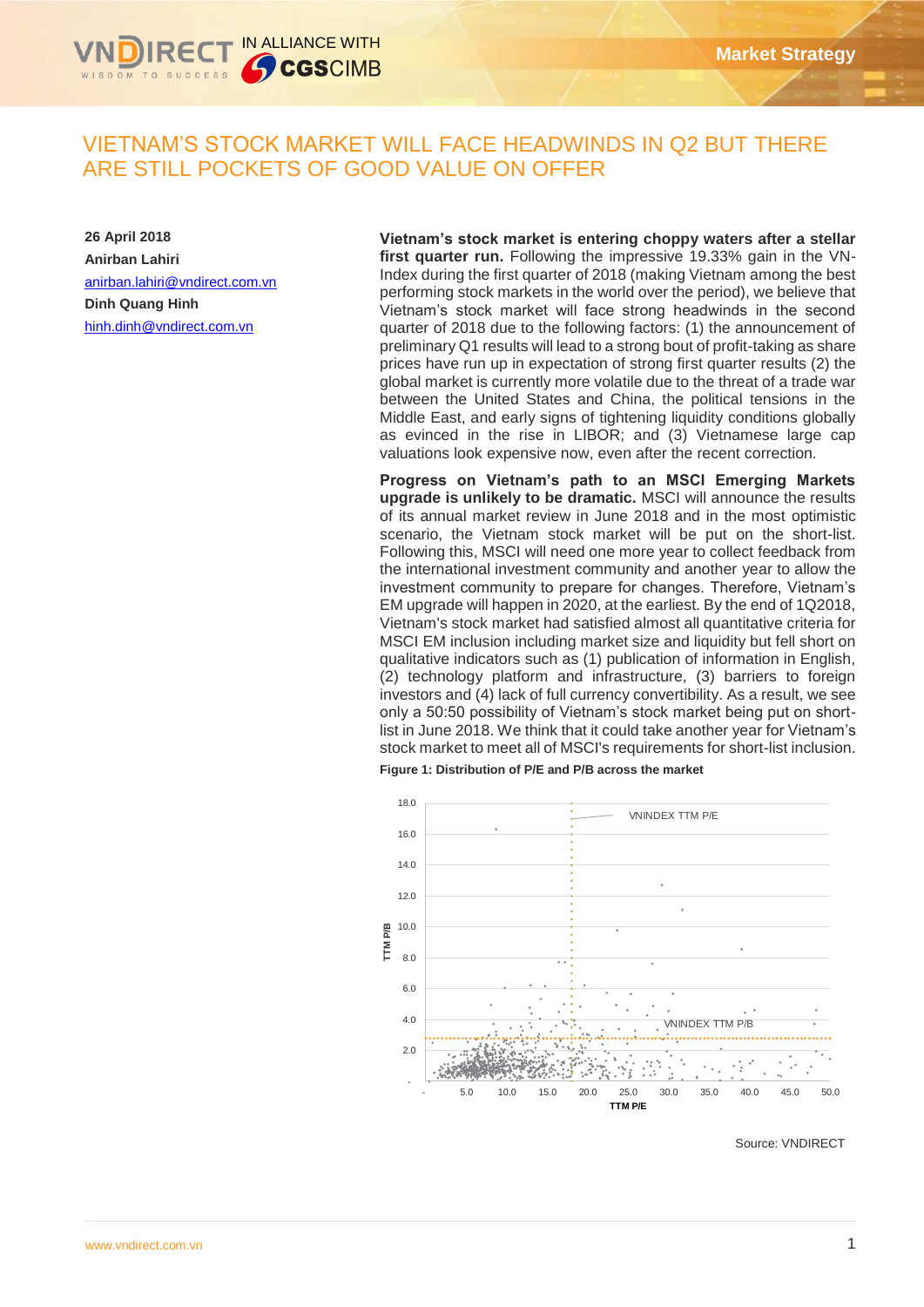**Figure 2: Average TTM P/E versus average net profit growth (excluding outliers)**



Note: we define "outliers" as stocks with a trailing P/E of above 25.0x





Source: VNDIRECT

Note: we define "outliers" as stocks with a trailing P/E of above 25.0x

**Heavy-weighted large caps are skewing the market valuation multiples; a vast number of stocks are trading at a deep discount to the index.** Mid-cap stocks deserve to trade at higher valuation in the near future, as their earnings growth and profitability are not dramatically lower than that of large-cap stocks. There are 131 midcap stocks which have a TTM P/E below 25.0x, and this universe is trading at an average P/E and P/B of 10.5x and 1.5x, respectively which looks cheap in light of average earnings growth and returns on capital.

While Mid-cap and large-cap stocks reported healthy TTM NPAT while this cap and large cap stocks reported freatility TTM NTAT<br>growth, small-cap shows disappointed results with a 3.4% average decline in NPAT as 252 out of a total of 544 (46.3%) small-cap companies reported earnings declines or losses. Some of the most significantly losses reported in this universe were by VHG (VND1179bn), NVT (VND479bn), OGC (VND473bn) and PVX (VND398bn).

#### **Figure 3: Financial ratios by market capitalization tier**

| Data as of 23 April 2018                                                                                                                                                                                                                                                                                                                                                                                                               | Large-cap<br>(Market cap<br>>VND10,000bn) | Mid-cap<br>(Market cap between<br>VND10,000bn and<br>VND1,000bn)                                                                                                                                                                                                                                                                | Small-cap<br>(Market cap<br><vnd1,000bn)< th=""></vnd1,000bn)<> |
|----------------------------------------------------------------------------------------------------------------------------------------------------------------------------------------------------------------------------------------------------------------------------------------------------------------------------------------------------------------------------------------------------------------------------------------|-------------------------------------------|---------------------------------------------------------------------------------------------------------------------------------------------------------------------------------------------------------------------------------------------------------------------------------------------------------------------------------|-----------------------------------------------------------------|
| Number of stocks                                                                                                                                                                                                                                                                                                                                                                                                                       | 36                                        | 148                                                                                                                                                                                                                                                                                                                             | 544                                                             |
| TTM P/E                                                                                                                                                                                                                                                                                                                                                                                                                                | 20.9                                      | 18.7                                                                                                                                                                                                                                                                                                                            | 25.4                                                            |
| TTM P/B                                                                                                                                                                                                                                                                                                                                                                                                                                | 3.8                                       | 1.5                                                                                                                                                                                                                                                                                                                             | 1.3                                                             |
| <b>TTM ROE</b>                                                                                                                                                                                                                                                                                                                                                                                                                         | 22.0%                                     | 15.2%                                                                                                                                                                                                                                                                                                                           | 11.4%                                                           |
| <b>TTM ROA</b>                                                                                                                                                                                                                                                                                                                                                                                                                         | 8.7%                                      | 7.9%                                                                                                                                                                                                                                                                                                                            | 5.6%                                                            |
| Number of stocks with PE<25                                                                                                                                                                                                                                                                                                                                                                                                            | 28                                        | 131                                                                                                                                                                                                                                                                                                                             | 409                                                             |
| Percentage of total stocks                                                                                                                                                                                                                                                                                                                                                                                                             | 77.8%                                     | 88.5%                                                                                                                                                                                                                                                                                                                           | 75.2%                                                           |
| TTM P/E (excl P/E>25)                                                                                                                                                                                                                                                                                                                                                                                                                  | 15.8                                      | 10.5                                                                                                                                                                                                                                                                                                                            | 9.6                                                             |
| TTM P/B (excl P/E>25)                                                                                                                                                                                                                                                                                                                                                                                                                  | 3.0                                       | 1.5                                                                                                                                                                                                                                                                                                                             | 1.4                                                             |
| TTM ROE (excl P/E>25)                                                                                                                                                                                                                                                                                                                                                                                                                  | 22.7%                                     | 16.6%                                                                                                                                                                                                                                                                                                                           | 12.9%                                                           |
| TTM ROA (excl P/E>25)                                                                                                                                                                                                                                                                                                                                                                                                                  | 8.2%                                      | 8.7%                                                                                                                                                                                                                                                                                                                            | 6.3%                                                            |
| 2017 revenue growth                                                                                                                                                                                                                                                                                                                                                                                                                    | 23.5%                                     | 15.1%                                                                                                                                                                                                                                                                                                                           | 5.8%                                                            |
| 2017 profit growth                                                                                                                                                                                                                                                                                                                                                                                                                     | 22.7%                                     | 22.3%                                                                                                                                                                                                                                                                                                                           | $-3.4%$                                                         |
| valuation is subjective and should be treated as such. Outliers are excluded from<br>figures 2 and 4 as they tend to distort the averages for each group.<br>Brokers will continue to attract interest due to continued strong<br>stock market trading activity in 2018. Earnings of large brokers such<br>as SSI, HCM, VND, VCI and SHS will be buoyed by multiple factors<br>this year including the following:                      |                                           |                                                                                                                                                                                                                                                                                                                                 |                                                                 |
| (1) Liquidity is projected to grow strongly, especially with higher<br>(2) The market continues to deepen thanks to a continued<br>progress of SOE IPOs and listings.<br>(3) The derivative market has launched and covered warrants are<br>attracting interest already.<br>(4) The prospect of upgrading Vietnam's stock market from<br>flows from foreign investors.<br>Cyclical sectors such as banking, property, construction and |                                           | volatility prompting more short-term, speculative trading.<br>pipeline of large listings including multi-billion dollar listings<br>such as that of Vinhomes; with the market valuations at sky-<br>high levels, the government is expected to accelerate the<br>frontier market to emerging market has already been attracting |                                                                 |
| construction materials will continue to ride a strong economy.<br>Banks will benefit from (1) strong economic growth, (2) supportive                                                                                                                                                                                                                                                                                                   |                                           |                                                                                                                                                                                                                                                                                                                                 |                                                                 |

- (1) Liquidity is projected to grow strongly, especially with higher volatility prompting more short-term, speculative trading.
- (2) The market continues to deepen thanks to a continued pipeline of large listings including multi-billion dollar listings such as that of Vinhomes; with the market valuations at skyhigh levels, the government is expected to accelerate the progress of SOE IPOs and listings.
- (3) The derivative market has launched and covered warrants are attracting interest already.
- (4) The prospect of upgrading Vietnam's stock market from frontier market to emerging market has already been attracting flows from foreign investors.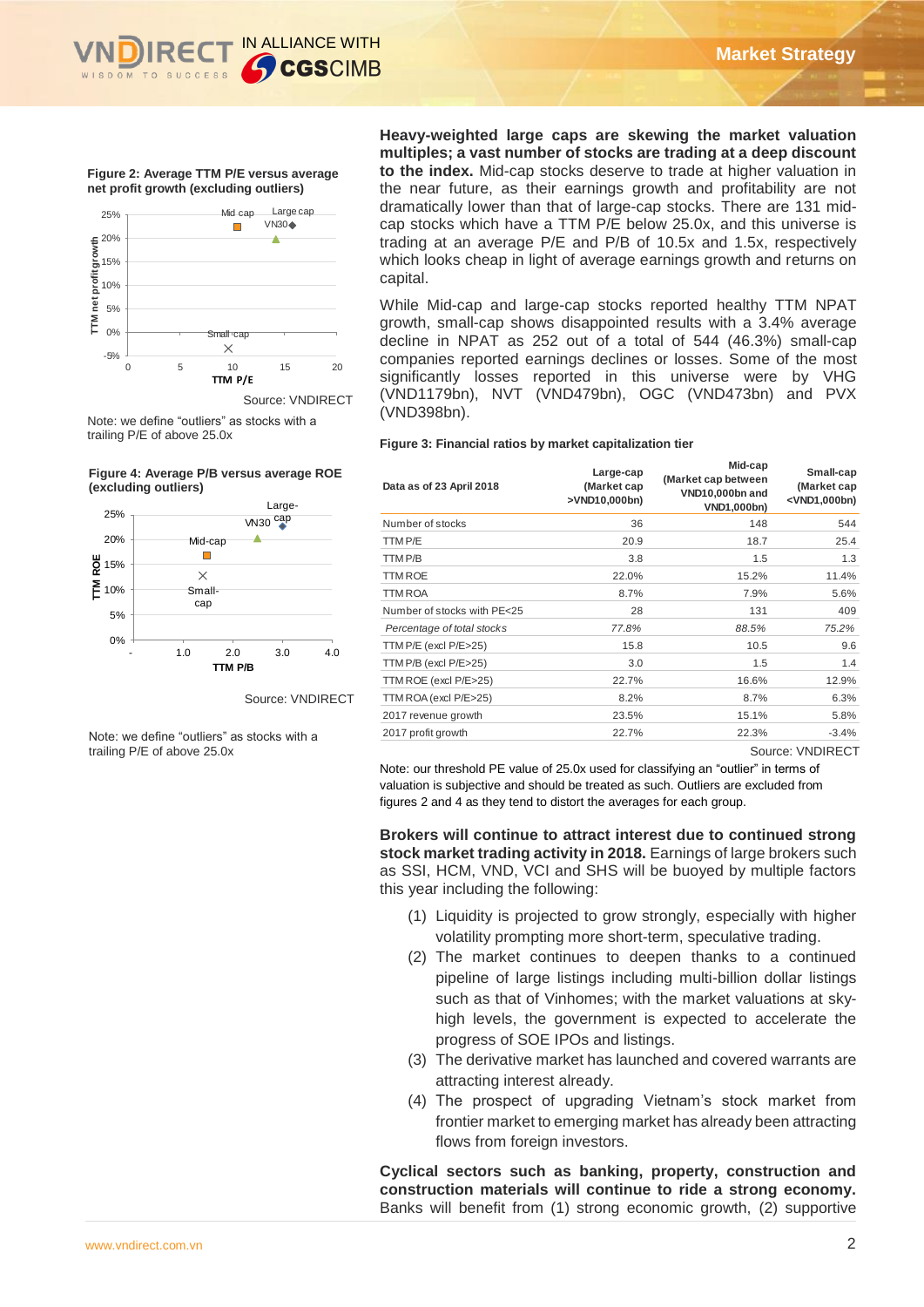

monetary policy, (3) improving asset quality, (4) NPL resolutions and completion of VAMC provisioning and (5) improving profitability through increasing retail lending and non-interest fee income.

Vietnam's property market still has another good year in 2018 as we see enormous real end-user demand in the low-to-mid range segments, as well as landed properties, which is currently not being satisfied by new supply. The real estate market will be supported by (1) strong economic growth and rising incomes of homebuyers, (2) sustained low interest rates and (3) creation of new catchment areas through the establishment of special economic zones and urban infrastructure development. High-end developers will, however, face uncertain times as excess supply leads to further rental yield compression and speculative money is redeployed to the buoyant stock market.

Construction companies and construction materials producers will ride the continued growth in property development and an anticipated pickup in public spending on infrastructure. Long steel continues to see strong volume growth while the cement market might be turning a corner due to huge capacity cuts in China to curb pollution and further China's economic transition away from heavy industry.

#### **SECTOR OUTLOOK IN 2Q2018**

**Figure 5: Financial performance and valuation summary by sector (data as of 23 April 2018)**

|                     |         | 2015 vs 2014 |                             | 2016 vs 2015 |                                                                                                                                                                                                                                                                                                                                                                                                                                                                                                                                                                                                                                                                                                                                                                                                                    | 2017 vs 2016 |            |            |            |            |
|---------------------|---------|--------------|-----------------------------|--------------|--------------------------------------------------------------------------------------------------------------------------------------------------------------------------------------------------------------------------------------------------------------------------------------------------------------------------------------------------------------------------------------------------------------------------------------------------------------------------------------------------------------------------------------------------------------------------------------------------------------------------------------------------------------------------------------------------------------------------------------------------------------------------------------------------------------------|--------------|------------|------------|------------|------------|
|                     | Revenue | Profit       | Revenue                     | Profit       | Revenue                                                                                                                                                                                                                                                                                                                                                                                                                                                                                                                                                                                                                                                                                                                                                                                                            | Profit       | <b>TTM</b> | TTM        | <b>TTM</b> | <b>TTM</b> |
| Sector              | growth  | growth       | growth                      | growth       | growth                                                                                                                                                                                                                                                                                                                                                                                                                                                                                                                                                                                                                                                                                                                                                                                                             | growth       | <b>ROA</b> | <b>ROE</b> | P/E        | P/B        |
| <b>Brokerage</b>    | $-10%$  | $-19%$       | 32%                         | $-12%$       | 60%                                                                                                                                                                                                                                                                                                                                                                                                                                                                                                                                                                                                                                                                                                                                                                                                                | 121%         | 7.9%       | 13.3%      | 13.1       | 1.2        |
| <b>Real Estate</b>  | 26%     | 80%          | 57%                         | $-13%$       | 37%                                                                                                                                                                                                                                                                                                                                                                                                                                                                                                                                                                                                                                                                                                                                                                                                                | 49%          | 4.9%       | 11.8%      | 14.1       | 1.3        |
| Banking             | 14%     | 2%           | 14%                         | 15%          | 26%                                                                                                                                                                                                                                                                                                                                                                                                                                                                                                                                                                                                                                                                                                                                                                                                                | 33%          | 0.9%       | 17.4%      | 18.0       | 2.4        |
| Power               | 0%      | $-26%$       | $-2%$                       | $-8%$        | 3%                                                                                                                                                                                                                                                                                                                                                                                                                                                                                                                                                                                                                                                                                                                                                                                                                 | 29%          | 9.5%       | 16.8%      | 8.7        | 1.4        |
| Construction        | 16%     | 47%          | 8%                          | 16%          | 7%                                                                                                                                                                                                                                                                                                                                                                                                                                                                                                                                                                                                                                                                                                                                                                                                                 | 29%          | 4.4%       | 11.7%      | 11.3       | 0.8        |
| Oil & Gas           | $-20%$  | $-35%$       | $-17%$                      | $-29%$       | 9%                                                                                                                                                                                                                                                                                                                                                                                                                                                                                                                                                                                                                                                                                                                                                                                                                 | 25%          | 5.9%       | 10.7%      | 10.9       | 1.0        |
| Insurance           | 22%     | 17%          | 19%                         | 8%           | 18%                                                                                                                                                                                                                                                                                                                                                                                                                                                                                                                                                                                                                                                                                                                                                                                                                | 21%          | 3.1%       | 9.0%       | 19.7       | 1.8        |
| Food & Beverage     | 29%     | 30%          | 25%                         | 30%          | 7%                                                                                                                                                                                                                                                                                                                                                                                                                                                                                                                                                                                                                                                                                                                                                                                                                 | 19%          | 8.6%       | 16.6%      | 14.9       | 2.5        |
| <b>Steel</b>        | $0\%$   | 2%           | 16%                         | 167%         | 35%                                                                                                                                                                                                                                                                                                                                                                                                                                                                                                                                                                                                                                                                                                                                                                                                                | 12%          | 7.4%       | 16.8%      | 8.3        | 1.0        |
| Pharmaceutical      | 3%      | 12%          | 9%                          | 19%          | 11%                                                                                                                                                                                                                                                                                                                                                                                                                                                                                                                                                                                                                                                                                                                                                                                                                | 7%           | 9.5%       | 16.1%      | 13.1       | 2.1        |
| Agricultural        | 7%      | $-27%$       | 7%                          | 8%           | $-1%$                                                                                                                                                                                                                                                                                                                                                                                                                                                                                                                                                                                                                                                                                                                                                                                                              | 0%           | 5.5%       | 10.9%      | 13.3       | 1.2        |
| <b>Materials</b>    | 8%      | 50%          | 6%                          | 21%          | 6%                                                                                                                                                                                                                                                                                                                                                                                                                                                                                                                                                                                                                                                                                                                                                                                                                 | $-1%$        | 8.2%       | 15.7%      | 8.2        | 1.1        |
| Textile and garment | 9%      | $-1%$        | 9%                          | $-3%$        | 14%                                                                                                                                                                                                                                                                                                                                                                                                                                                                                                                                                                                                                                                                                                                                                                                                                | 35%          | 7.3%       | 14.9%      | 9.8        | 0.9        |
|                     |         |              | highest growth in 8 years). |              | sectors might also benefit from macro factors. There were some<br>signs of recovery in the agriculture and fisheries sector in 1Q2018.<br>According to GSO, the agriculture, forestry and fishery sector output<br>increased by 4.05% yoy and contributed 0.46 percentage points to<br>Vietnam's overall GDP growth (the fisheries sector recorded the                                                                                                                                                                                                                                                                                                                                                                                                                                                             |              |            |            |            |            |
|                     |         |              |                             |              | Total garment export turnover in the first quarter of 2018 reached<br>USD7.6bn, up 13.4% over the same period last year, fulfilling 22.4%<br>of the 2018 export plan, driven by full order books as Vietnam starts to<br>benefit from a slew of recently-inked bilateral Free Trade Agreements<br>(FTAs). A number of prospective large trade agreements such as the<br>Vietnam-EU FTA and CPTTP could further lift the sector's prospects.<br>Given its labor-intensive nature, we think that the garment sector is<br>least vulnerable to growing trade protectionism. Even hardliners such<br>President Trump might not see the merit in asking Levi Strauss & Co.<br>to move its denim production back to the US. TCM (ADD) is already<br>seeing a clear improvement in its financial performance as a result. |              |            |            |            |            |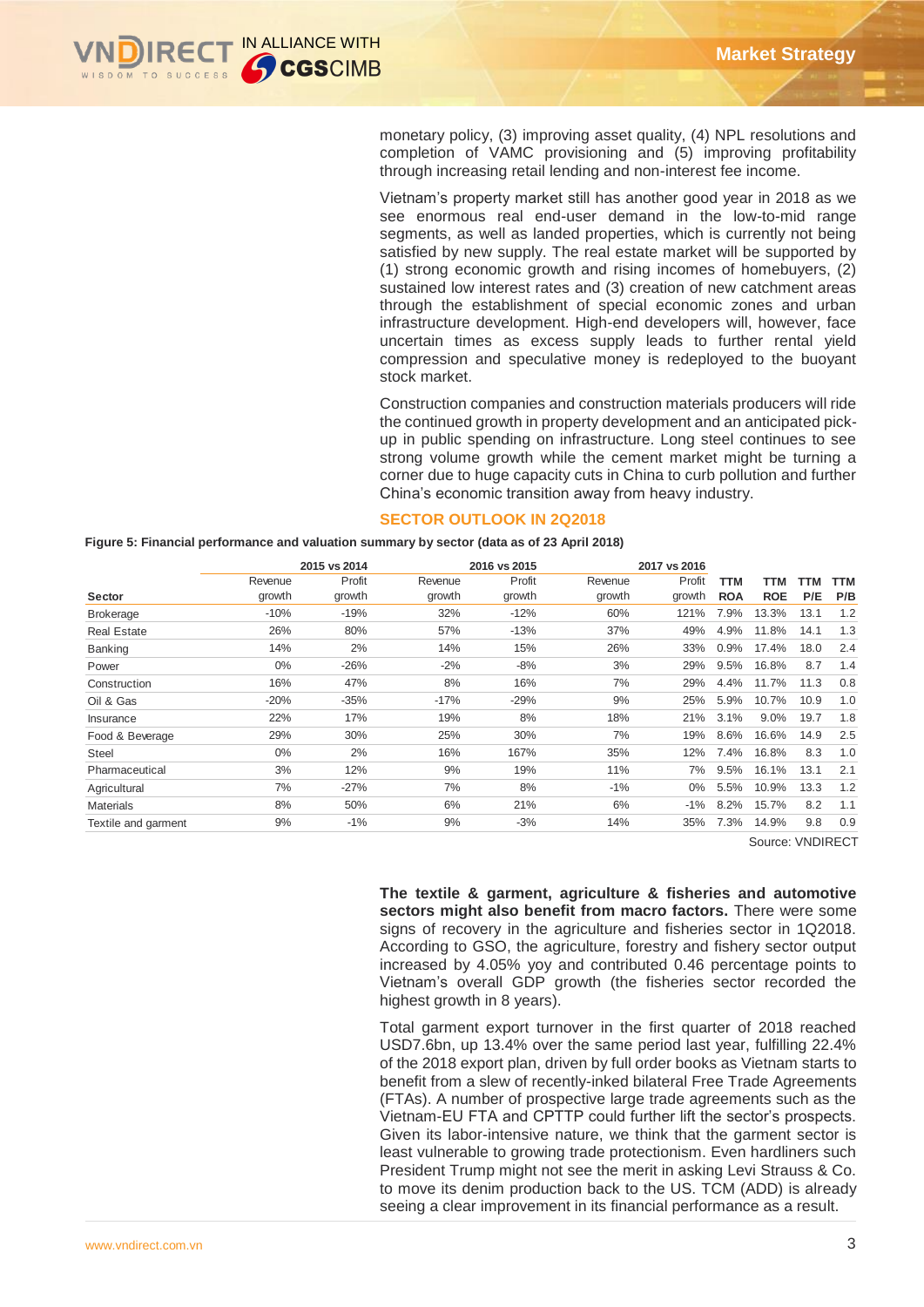

The demand for passenger automobiles should recover strongly around the middle of the year, after declining in the past few months, driven by reductions on import tariffs for ASEAN-built units. Dealers of mass-market imported passenger car brands stand to benefit from the unleashing of all the pent-up demand which resulted from postponements of car purchases by consumers in anticipation of price reductions.

# **STOCK PICKS**

**Below are some stocks that we recommend looking at for the remainder of 2018.** 

#### **Figure 6: Summary of stocks worth looking at for 2Q 2018 and beyond (data of April 24 2018)**

| Name       | Sector                     | <b>TTM</b><br>P/E | <b>TTM</b><br>P/B | <b>ROE</b><br>(%) | 2017<br>revenue<br>growth | 2017 total<br>net profit<br>growth | 2017 EPS<br>growth | <b>TTM</b><br><b>EPS</b><br>growth | <b>VNDIRECT</b><br>rating | <b>Investment ideas</b>                                                                                                                                                                                                                                                                                                |
|------------|----------------------------|-------------------|-------------------|-------------------|---------------------------|------------------------------------|--------------------|------------------------------------|---------------------------|------------------------------------------------------------------------------------------------------------------------------------------------------------------------------------------------------------------------------------------------------------------------------------------------------------------------|
| ASM        | <b>Real Estate</b>         | 18.1              | 1.2               | 6.6               | 49.4%                     | 0.6%                               | 0.6%               | 0.6%                               | NON-RATED                 | ASM became the parent company of IDI from<br>March 29, 2018. They set high business plan for<br>2018 with revenue and net profit multiplying by<br>more than 4 to 6 times thanks to (1) consolidation<br>with IDI and (2) contribution of 4 under-developing<br>real estate project with total area of 237ha.          |
| CEO        | Real Estate                | 12.9              | 1.0               | 9.6               | 29.9%                     | 13.2%                              | $-16.8%$           | $-16.8%$                           | NON-RATED                 | CEO is the leading company in investing in real<br>estate projects in the special economic zones<br>such as Phu Quoc and Van Don                                                                                                                                                                                       |
| <b>FPT</b> | Software                   | 9.7               | 2.3               | 23.2              | 7.9%                      | 50.4%                              | 50.4%              | 50.4%                              | NON-RATED                 | FPT has high profitability and a cheaper valuation<br>compared to the other large-cap stocks. The<br>company might also report sizeable one-time<br>financial gains in the future from divestments of its<br>stake in newly-listed retail subsidiary FRT.                                                              |
| <b>HPG</b> | Steel                      | 9.1               | 2.3               | 30.0              | 38.7%                     | 21.3%                              | 21.3%              | 21.3%                              | <b>ADD</b>                | HPG will enter a new growth phase from 2018<br>thanks to the commissioning of Phase 1 of the<br>Dung Quat project and the tapering off its capex<br>cycle from 2019 onwards.                                                                                                                                           |
| IDI        | Agriculture &<br>Fisheries | 7.4               | 1.2               | 15.5              | 31.8%                     | 257.4%                             | 203.8%             | 203.8%                             | NON-RATED                 | The prospect for pangasius exports continue to be<br>positive in 2018, especially in Asian markets such<br>as China, Japan and within South East Asia.                                                                                                                                                                 |
| KBC        | <b>Real Estate</b>         | 10.4              | 0.7               | 6.5               | -36.1%                    | 4.9%                               | 4.9%               | 4.9%                               | NON-RATED                 | FDI inflows into Vietnam continue to be strong.<br>Besides, KBC is benefiting from the contribution of<br>the residential real estate project in Bac Ninh<br>starting this year.                                                                                                                                       |
| LPB        | Banking                    | 7.2               | 1.1               | 21.0              | 29.9%                     | 28.2%                              | 28.2%              | 28.2%                              | <b>ADD</b>                | High profitability. Cheap valuation compared to the<br>other banks despite good asset quality and huge<br>potential branch network from Vietnam post office<br>conversions.                                                                                                                                            |
| <b>MBB</b> | Banking                    | 13.1              | 1.8               | 22.3              | 40.6%                     | 20.2%                              | 20.2%              | 33.0%                              | <b>ADD</b>                | High profitability. MBB has set high business plan<br>targets for 2018 thanks to the reduction in<br>provisioning for bad debt and expanding<br>contribution from consumer lending and non-<br>lending financial services. Valuation is cheaper<br>than the industry average                                           |
| <b>NLG</b> | <b>Real Estate</b>         | 10.1              | 1.5               | 15.0              | 24.8%                     | 55.0%                              | 49.1%              | 49.1%                              | <b>REDUCE</b>             | The prospects for the real estate market in HCMC<br>are expected to be positive. The revaluation of<br>Water Point project presents upside to our current<br>target price and should warrant a re-rating.                                                                                                              |
| <b>PVT</b> | Logistic                   | 13.4              | 1.2               | 9.5               | $-8.7%$                   | 8.3%                               | 8.3%               | 8.3%                               | <b>ADD</b>                | Nghi Son oil refinery will be put into operation in<br>2018, thus creating additional jobs. Dung Quant<br>refinery will return to a full year of operations this<br>year. Coal thermal power capacity expansion due<br>to several new power plant projects will also<br>increase coal transportation workload for PVT. |
| REE        | Industrials                | 8.1               | 1.3               | 17.0              | 36.5%                     | 26.2%                              | 26.2%              | 26.2%                              | NON-RATED                 | REE is the leading private company in investing in<br>electricity and water industry. The market demand<br>for these two essential services is still huge, so the<br>growth prospects remain strong. Valuation is<br>cheaper than the average of large-cap stocks.                                                     |
| <b>SCR</b> | <b>Real Estate</b>         | 10.8              | 0.7               | 6.9               | 135.6%                    | 42.7%                              | 42.7%              | 42.7%                              | NON-RATED                 | SCR owns a huge land bank of up to 1,500ha<br>across the country. SCR is in a restructuring<br>process to improve focus on the core business.<br>They will launch some large projects in 2018.                                                                                                                         |
| <b>TCM</b> | Textile &<br>garment       | 5.4               | 1.2               | 18.4              | 4.5%                      | 67.8%                              | 50.9%              | 61.3%                              | ADD                       | A series of trade agreements, such as CPTTP and<br>FTA Vietnam-EU will boost Vietnam's textile and<br>garment exports and lift TCM's order book. RE<br>projects to also contribute earnings in 2018.                                                                                                                   |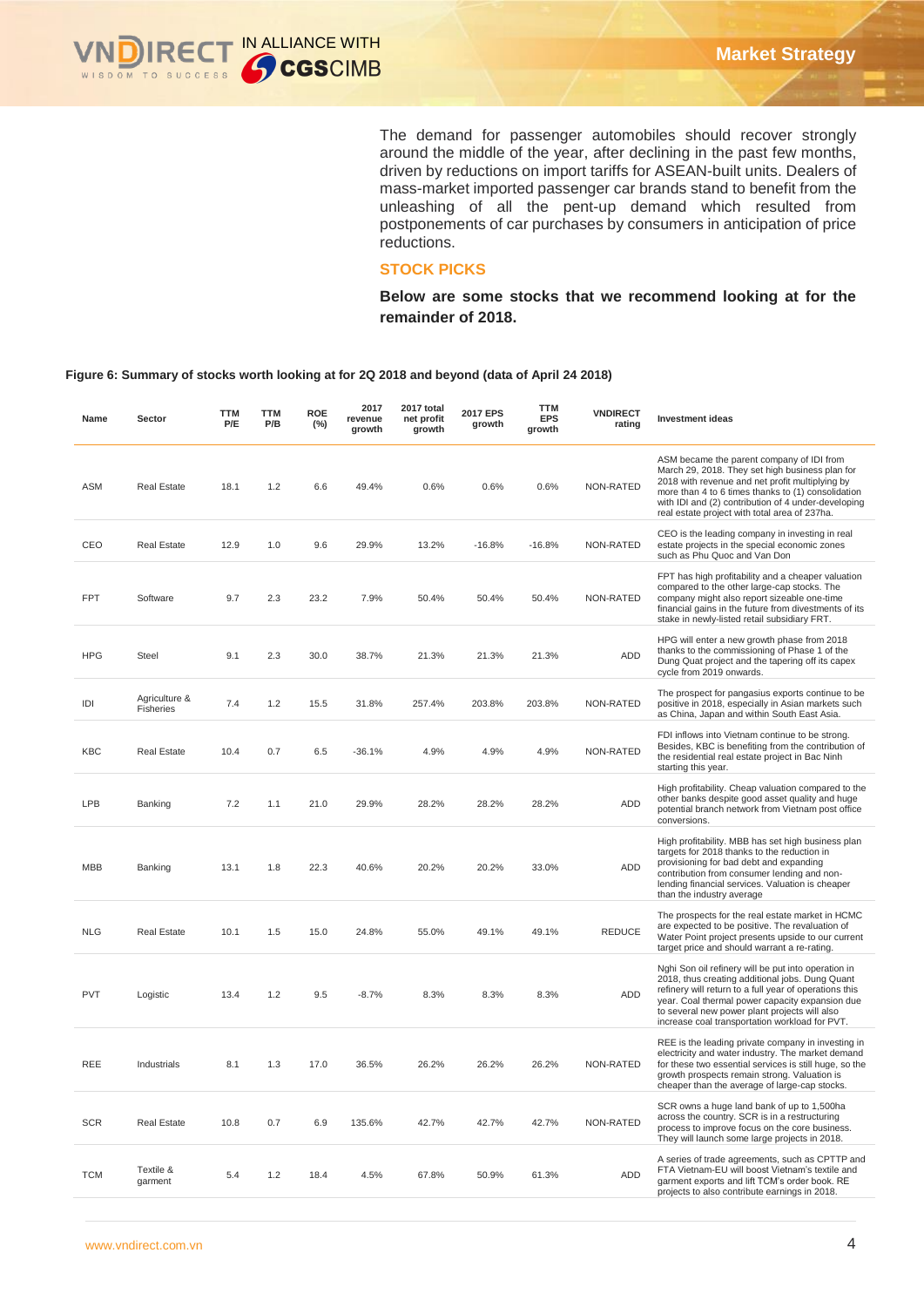# **Market Strategy**



| Name       | Sector                         | <b>TTM</b><br>P/E | TTM<br>P/B | <b>ROE</b><br>(%) | 2017<br>revenue<br>growth | 2017 total<br>net profit<br>growth | <b>2017 EPS</b><br>growth | <b>TTM</b><br><b>EPS</b><br>growth | <b>VNDIRECT</b><br>rating | <b>Investment ideas</b>                                                                                                                                                                                                                                   |
|------------|--------------------------------|-------------------|------------|-------------------|---------------------------|------------------------------------|---------------------------|------------------------------------|---------------------------|-----------------------------------------------------------------------------------------------------------------------------------------------------------------------------------------------------------------------------------------------------------|
| <b>VHC</b> | Farming &<br>Fishing           | 10.6              | 2.3        | 21.2              | 11.6%                     | 14.8%                              | 14.8%                     | 8.5%                               | NON-RATED                 | The prospect for pangasius exportscontinue to be<br>positive in 2018, especially in Asian markets such<br>as China, Japan and within South East Asia, VHC<br>continues to be the only exporter of pangasius that<br>is exempt from US anti-dumping duties |
| <b>VND</b> | Securities<br><b>Brokerage</b> | 9.7               | 1.6        | 17.9              | 69.6%                     | 161.2%                             | 161.2%                    | 161.2%                             | NON-RATED                 | The favourable stock market outlook in 2018 will<br>continue to support the business results of large<br>securities companies, including VNDIRECT. It has<br>the cheapest valuation among the top 4 brokers.                                              |
|            |                                |                   |            |                   |                           |                                    |                           |                                    |                           | Source: VNDIRECT, BLOOMBERG                                                                                                                                                                                                                               |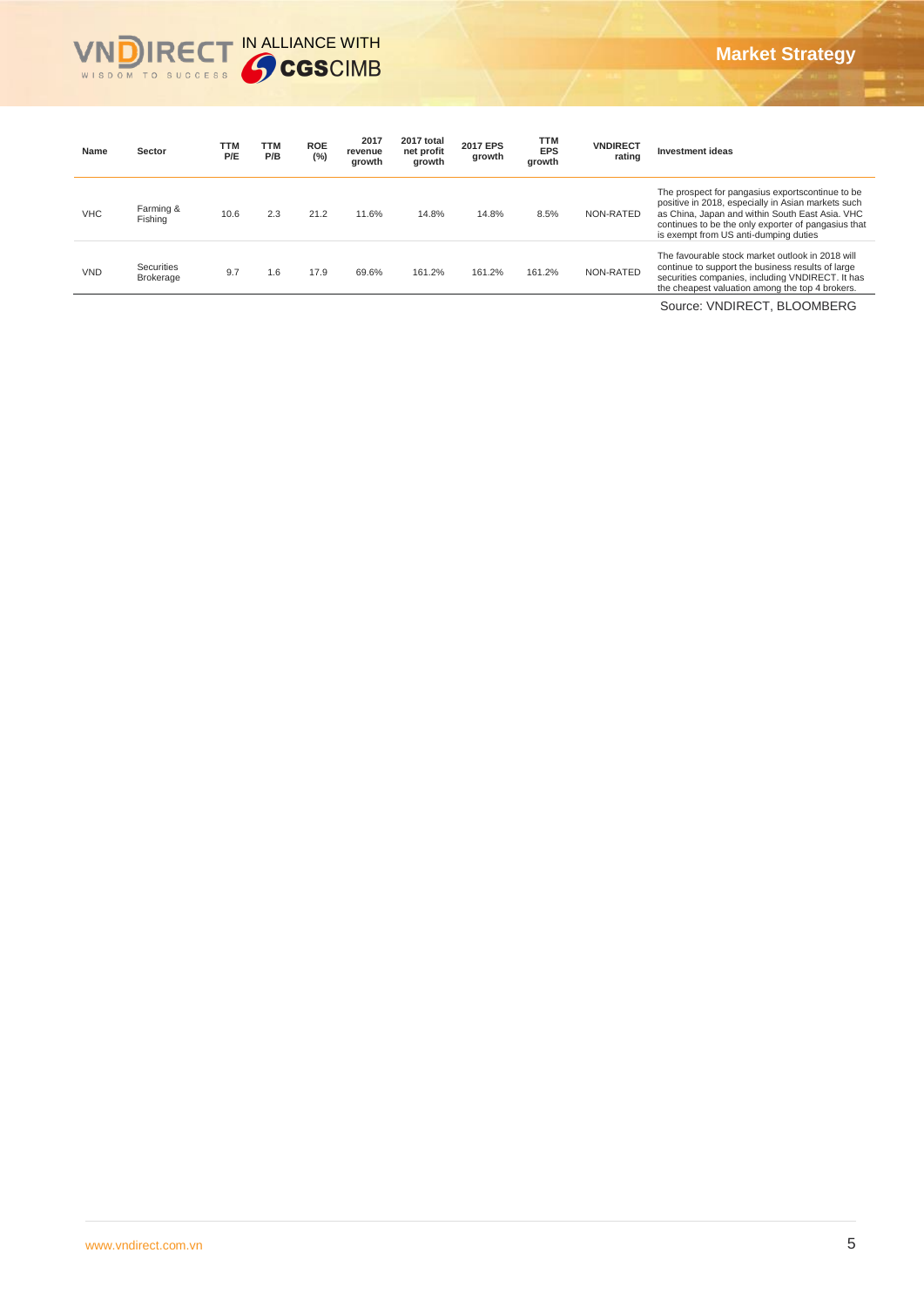

## **DISCLAIMER**

The content of this report (including the views and opinions expressed therein, and the information comprised therein) has been prepared by and belongs to VNDIRECT Securities Corporation, and is distributed by CGS-CIMB or CIMB Investment Bank Berhad ("CIMB"), as the case may be, pursuant to an arrangement between VNDIRECT Securities Corporation and CGS-CIMB. VNDIRECT Securities Corporation is not an affiliate of CGS-CIMB or CIMB.

This report is not directed to, or intended for distribution to or use by, any person or entity who is a citizen or resident of or located in any locality, state, country or other jurisdiction where such distribution, publication, availability or use would be contrary to law or regulation.

By accepting this report, the recipient hereof represents and warrants that he is entitled to receive such report in accordance with the restrictions set forth below and agrees to be bound by the limitations contained herein (including the "Restrictions on Distributions" set out below). Any failure to comply with these limitations may constitute a violation of law. This publication is being supplied to you strictly on the basis that it will remain confidential. No part of this report may be (i) copied, photocopied, duplicated, stored or reproduced in any form by any means or (ii) redistributed or passed on, directly or indirectly, to any other person in whole or in part, for any purpose without the prior written consent of CGS-CIMB or CIMB, as the case may be.

The information contained in this research report is prepared from data believed to be correct and reliable at the time of issue of this report.

VNDIRECT Securities Corporation may or may not issue regular reports on the subject matter of this report at any frequency and may cease to do so or change the periodicity of reports at any time. None of VNDIRECT Securities Corporation, CGS-CIMB or CIMB is under any obligation to update this report in the event of a material change to the information contained in this report. None of VNDIRECT Securities Corporation, CGS-CIMB or CIMB has any and will accept any, obligation to (i) check or ensure that the contents of this report remain current, reliable or relevant, (ii) ensure that the content of this report constitutes all the information a prospective investor may require, (iii) ensure the adequacy, accuracy, completeness, reliability or fairness of any views, opinions and information, and accordingly, VNDIRECT Securities Corporation, CGS-CIMB and CIMB and their respective affiliates and related persons including China Galaxy International Financial Holdings Limited ("CGIFHL") and CIMB Group Sdn. Bhd. ("CIMBG") and their respective related corporations (and their respective directors, associates, connected persons and/or employees) shall not be liable in any manner whatsoever for any consequences (including but not limited to any direct, indirect or consequential losses, loss of profits and damages) of any reliance thereon or usage thereof. In particular, VNDIRECT Securities Corporation, CGS-CIMB and CIMB disclaim all responsibility and liability for the views and opinions set out in this report.

Unless otherwise specified, this report is based upon reasonable sources. Such sources will, unless otherwise specified, for market data, be market data and prices available from the main stock exchange or market where the relevant security is listed, or, where appropriate, any other market. Information on the accounts and business of company(ies) will generally be based on published statements of the company(ies), information disseminated by regulatory information services, other publicly available information and information resulting from our research. Whilst every effort is made to ensure that statements of facts made in this report are accurate, all estimates, projections, forecasts, expressions of opinion and other subjective judgments contained in this report are based on assumptions considered to be reasonable as of the date of the document in which they are contained and must not be construed as a representation that the matters referred to therein will occur. Past performance is not a reliable indicator of future performance. The value of investments may go down as well as up and those investing may, depending on the investments in question, lose more than the initial investment. No report shall constitute an offer or an invitation by or on behalf of CGS-CIMB, CIMB, or VNDIRECT Securities Corporation, or their respective affiliates (including CGIFHL, CIMBG and their respective related corporations) to any person to buy or sell any investments.

CGS-CIMB, CIMB and/or VNDIRECT Securities Corporation and/or their respective affiliates and related corporations (including CGIFHL, CIMBG and their respective related corporations), their respective directors, associates, connected parties and/or employees may own or have positions in securities of the company(ies) covered in this research report or any securities related thereto and may from time to time add to or dispose of, or may be materially interested in, any such securities. Further, CGS-CIMB, CIMB and/or VNDIRECT Securities Corporation, and/or their respective affiliates and their respective related corporations (including CGIFHL, CIMBG and their respective related corporations) do and seek to do business with the company(ies) covered in this research report and may from time to time act as market maker or have assumed an underwriting commitment in securities of such company(ies), may sell them to or buy them from customers on a principal basis and may also perform or seek to perform significant investment banking, advisory, underwriting or placement services for or relating to such company(ies) as well as solicit such investment, advisory or other services from any entity mentioned in this report.

CGS-CIMB, CIMB and/or VNDIRECT Securities Corporation and/or their respective affiliates (including CGIFHL, CIMBG and their respective related corporations) may enter into an agreement with the company(ies) covered in this report relating to the production of research reports. CGS-CIMB, CIMB and/or VNDIRECT Securities Corporation may disclose the contents of this report to the company(ies) covered by it and may have amended the contents of this report following such disclosure.

The analyst responsible for the production of this report hereby certifies that the views expressed herein accurately and exclusively reflect his or her personal views and opinions about any and all of the issuers or securities analysed in this report and were prepared independently and autonomously. No part of the compensation of the analyst(s) was, is, or will be directly or indirectly related to the inclusion of specific recommendations(s) or view(s) in this report. The analyst(s) who prepared this research report is prohibited from receiving any compensation, incentive or bonus based on specific investment banking transactions or for providing a specific recommendation for, or view of, a particular company. Information barriers and other arrangements may be established where necessary to prevent conflicts of interests arising. However, the analyst(s) may receive compensation that is based on his/their coverage of company(ies) in the performance of his/their duties or the performance of his/their recommendations and the research personnel involved in the preparation of this report may also participate in the solicitation of the businesses as described above. In reviewing this research report, an investor should be aware that any or all of the foregoing, among other things, may give rise to real or potential conflicts of interest. Additional information is, subject to the duties of confidentiality,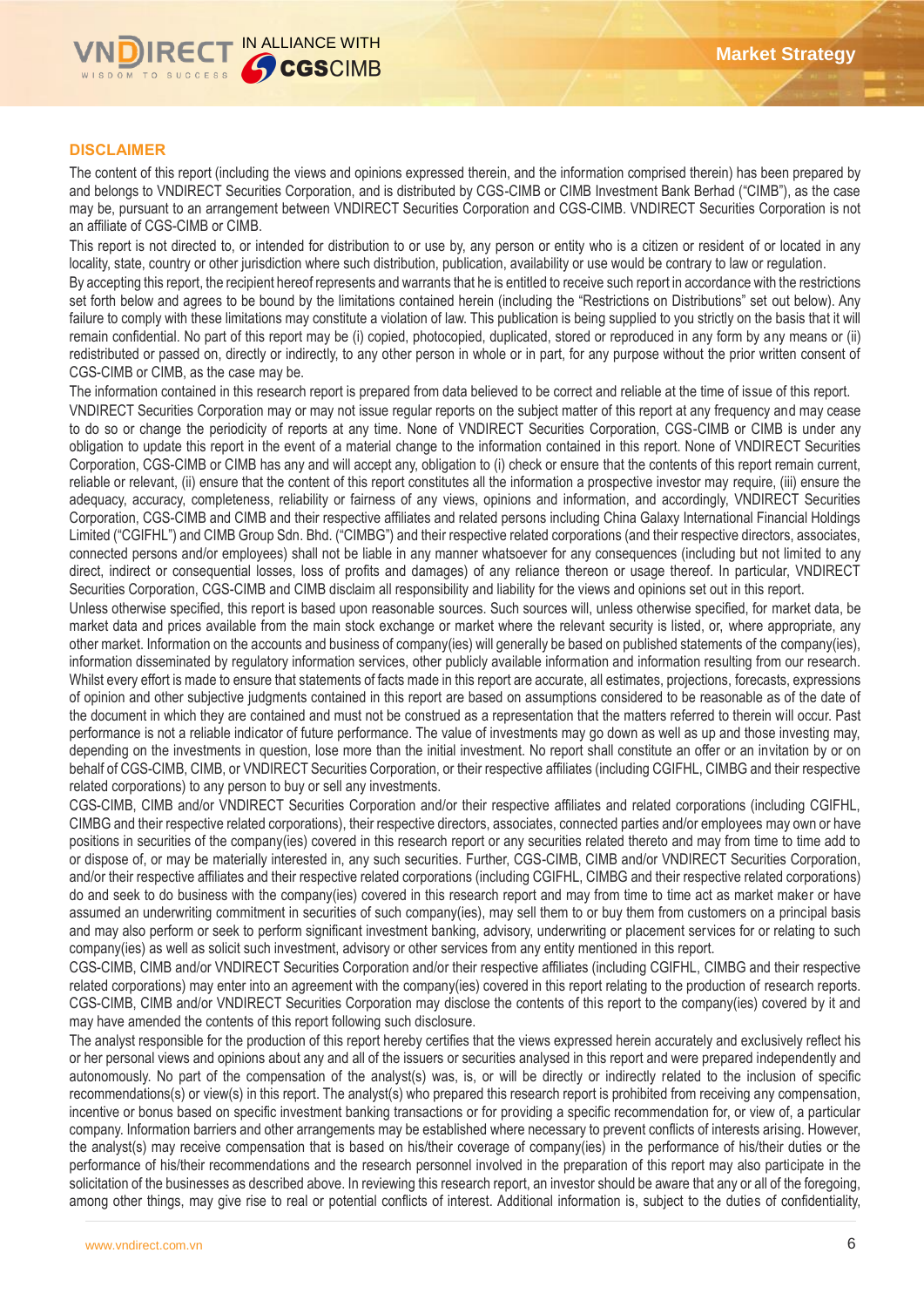## available on request.

The term "VNDIRECT Securities Corporation" shall, unless the context otherwise requires, mean VNDIRECT Securities Corporation and its affiliates, subsidiaries and related companies. The term "CGS-CIMB" shall denote, where appropriate, the relevant entity distributing or disseminating the report in the particular jurisdiction referenced below, or, in every other case except as otherwise stated herein, CIMB Securities International Pte. Ltd. and its affiliates, subsidiaries and related corporations.

### **CGS-CIMB**

| Country     | <b>CGS-CIMB Entity</b>                             | <b>Regulated by</b>                                             |
|-------------|----------------------------------------------------|-----------------------------------------------------------------|
| Hong Kong   | <b>CGS-CIMB Securities Limited</b>                 | Securities and Futures Commission Hong Kong                     |
| India       | <b>CGS-CIMB Securities (India) Private Limited</b> | Securities and Exchange Board of India (SEBI)                   |
| Indonesia   | PT CGS-CIMB Sekuritas Indonesia                    | Financial Services Authority of Indonesia                       |
| Singapore   | CGS-CIMB Research Pte. Ltd.                        | Monetary Authority of Singapore                                 |
| South Korea | CGS-CIMB Securities Limited, Korea Branch          | Financial Services Commission and Financial Supervisory Service |
| Thailand    | CGS-CIMB Securities (Thailand) Co. Ltd.            | Securities and Exchange Commission Thailand                     |

#### **CIMB**

| ountr'   | <b>CIMB</b><br>$\overline{1}$<br>ntity | b٧                                                |
|----------|----------------------------------------|---------------------------------------------------|
| Malaysia | CIMB<br>Berhad<br>Investment Bank      | Malavsia<br>Commission "<br>'ities<br>$\sim$<br>. |

(i) As of 26 March 2018 VNDIRECT Securities Corporation has a proprietary position in the securities (which may include but not limited to shares, warrants, call warrants and/or any other derivatives) in the following company or companies covered or recommended in this report: (a) -

(ii) As of 26 March 2018, the analyst(s) who prepared this report, and the associate(s), has / have an interest in the securities (which may include but not limited to shares, warrants, call warrants and/or any other derivatives) in the following company or companies covered or recommended in this report:

(a)

This report does not purport to contain all the information that a prospective investor may require. CGS-CIMB, and VNDIRECT Securities Corporation and their respective affiliates (including CGIFHL, CIMBG and their related corporations) do not make any guarantee, representation or warranty, express or implied, as to the adequacy, accuracy, completeness, reliability or fairness of any such information and opinion contained in this report. None of CGS-CIMB, CIMB and VNDIRECT Securities Corporation and their respective affiliates nor their related persons (including CGIFHL, CIMBG and their related corporations) shall be liable in any manner whatsoever for any consequences (including but not limited to any direct, indirect or consequential losses, loss of profits and damages) of any reliance thereon or usage thereof. This report is general in nature and has been prepared for information purposes only. It is intended for circulation amongst CGS-CIMB's, CIMB's and their respective affiliates' (including CGIFHL's, CIMBG's and their respective related corporations') clients generally and does not have regard to the specific investment objectives, financial situation and the particular needs of any specific person who may receive this report. The information and opinions in this report are not and should not be construed or considered as an offer, recommendation or solicitation to buy or sell the subject securities, related investments or other financial instruments or any derivative instrument, or any rights pertaining thereto.

Investors are advised to make their own independent evaluation of the information contained in this research report, consider their own individual investment objectives, financial situation and particular needs and consult their own professional and financial advisers as to the legal, business, financial, tax and other aspects before participating in any transaction in respect of the securities of company(ies) covered in this research report. The securities of such company(ies) may not be eligible for sale in all jurisdictions or to all categories of investors.

**Australia:** Despite anything in this report to the contrary, this research is provided in Australia by CIMB Securities (Singapore) Pte. Ltd. and CIMB Securities Limited. This research is only available in Australia to persons who are "wholesale clients" (within the meaning of the Corporations Act 2001 (Cth) and is supplied solely for the use of such wholesale clients and shall not be distributed or passed on to any other person. You represent and warrant that if you are in Australia, you are a "wholesale client". This research is of a general nature only and has been prepared without taking into account the objectives, financial situation or needs of the individual recipient. CIMB Securities (Singapore) Pte. Ltd. and CIMB Securities Limited do not hold, and are not required to hold an Australian financial services license. CIMB Securities (Singapore) Pte. Ltd. and CIMB Securities Limited rely on "passporting" exemptions for entities appropriately licensed by the Monetary Authority of Singapore (under ASIC Class Order 03/1102) and the Securities and Futures Commission in Hong Kong (under ASIC Class Order 03/1103).

**Canada:** This research report has not been prepared in accordance with the disclosure requirements of Dealer Member Rule 3400 – Research Restrictions and Disclosure Requirements of the Investment Industry Regulatory Organization of Canada. For any research report distributed by CIBC, further disclosures related to CIBC conflicts of interest can be found at https://researchcentral.cibcwm.com.

**China:** For the purpose of this report, the People's Republic of China ("PRC") does not include the Hong Kong Special Administrative Region, the Macau Special Administrative Region or Taiwan. The distributor of this report has not been approved or licensed by the China Securities Regulatory Commission or any other relevant regulatory authority or governmental agency in the PRC. This report contains only marketing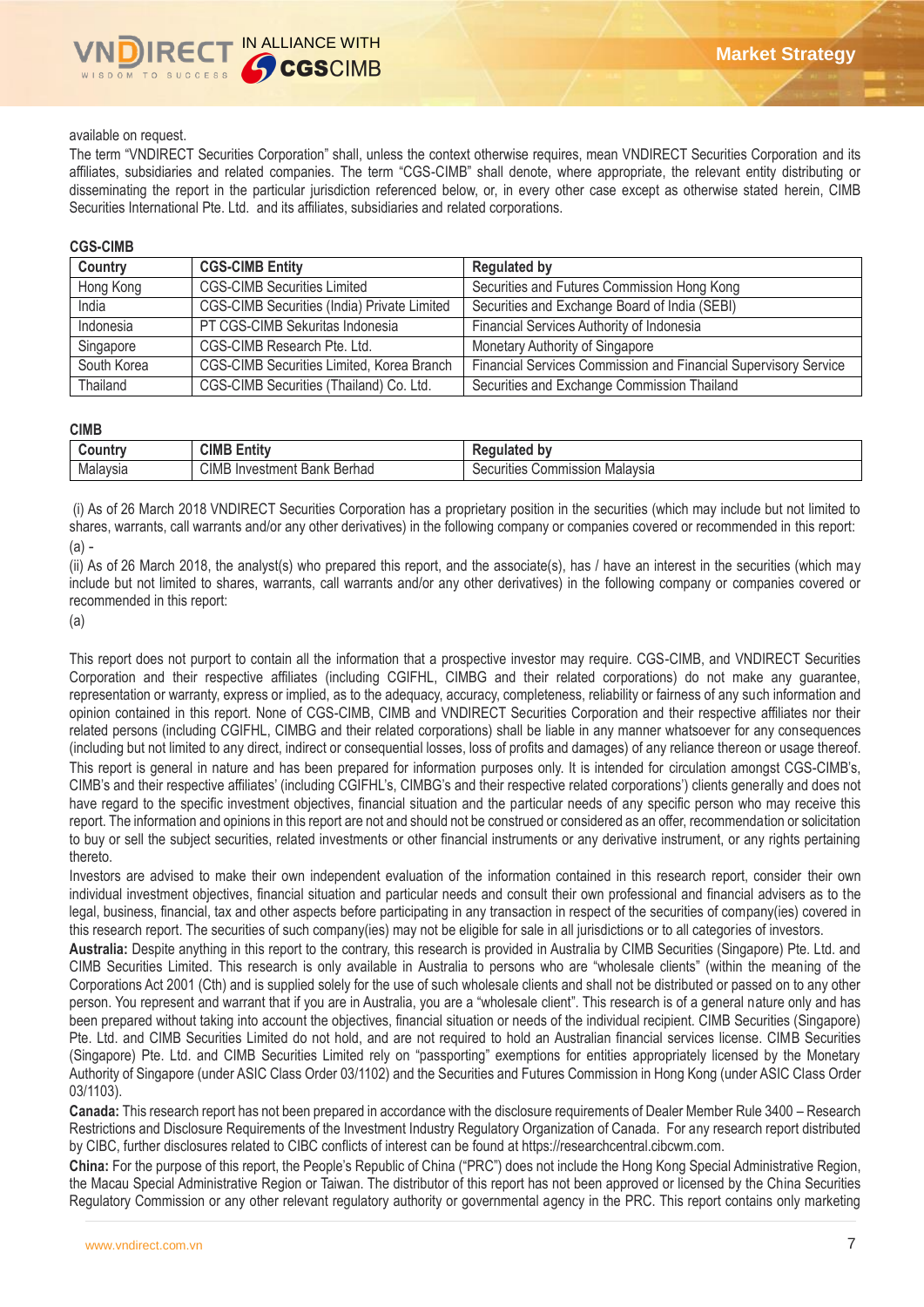

information. The distribution of this report is not an offer to buy or sell to any person within or outside PRC or a solicitation to any person within or outside of PRC to buy or sell any instruments described herein. This report is being issued outside the PRC to a limited number of institutional investors and may not be provided to any person other than the original recipient and may not be reproduced or used for any other purpose.

France: Only qualified investors within the meaning of French law shall have access to this report. This report shall not be considered as an offer to subscribe to, or used in connection with, any offer for subscription or sale or marketing or direct or indirect distribution of financial instruments and it is not intended as a solicitation for the purchase of any financial instrument.

**Germany:** This report is only directed at persons who are professional investors as defined in sec 31a(2) of the German Securities Trading Act (WpHG). This publication constitutes research of a non-binding nature on the market situation and the investment instruments cited here at the time of the publication of the information.

The current prices/yields in this issue are based upon closing prices from Bloomberg as of the day preceding publication. Please note that neither the German Federal Financial Supervisory Agency (BaFin), nor any other supervisory authority exercises any control over the content of this report.

**Hong Kong:** This report is issued and distributed in Hong Kong by CIMB Securities Limited ("CHK") which is licensed in Hong Kong by the Securities and Futures Commission for Type 1 (dealing in securities), Type 4 (advising on securities) and Type 6 (advising on corporate finance) activities. Any investors wishing to purchase or otherwise deal in the securities covered in this report should contact the Head of Sales at CIMB Securities Limited. The views and opinions in this research report are of VNDIRECT Securities Corporation as of the date hereof and are subject to change. If the Financial Services and Markets Act of the United Kingdom or the rules of the Financial Conduct Authority apply to a recipient, our obligations owed to such recipient therein are unaffected. CHK has no obligation to update its opinion or the information in this research report.

This publication is strictly confidential and is for private circulation only to clients of CHK.

CHK does not make a market on other securities mentioned in the report.

**India:** This report is issued and distributed in India by CIMB Securities (India) Private Limited ("CIMB India") which is registered with the National Stock Exchange of India Limited and BSE Limited as a trading and clearing member under the Securities and Exchange Board of India (Stock Brokers and Sub-Brokers) Regulations, 1992. In accordance with the provisions of Regulation 4(g) of the Securities and Exchange Board of India (Investment Advisers) Regulations, 2013, CIMB India is not required to seek registration with the Securities and Exchange Board of India ("SEBI") as an Investment Adviser. CIMB India is registered with SEBI as a Research Analyst pursuant to the SEBI (Research Analysts) Regulations, 2014 ("Regulations").

This report does not take into account the particular investment objectives, financial situations, or needs of the recipients. It is not intended for and does not deal with prohibitions on investment due to law/jurisdiction issues etc. which may exist for certain persons/entities. Recipients should rely on their own investigations and take their own professional advice before investment.

The report is not a "prospectus" as defined under Indian Law, including the Companies Act, 2013, and is not, and shall not be, approved by, or filed or registered with, any Indian regulator, including any Registrar of Companies in India, SEBI, any Indian stock exchange, or the Reserve Bank of India. No offer, or invitation to offer, or solicitation of subscription with respect to any such securities listed or proposed to be listed in India is being made, or intended to be made, to the public, or to any member or section of the public in India, through or pursuant to this report. The research analysts, strategists or economists principally responsible for the preparation of this research report are segregated from the other activities of CIMB India and they have received compensation based upon various factors, including quality, accuracy and value of research, firm profitability or revenues, client feedback and competitive factors. Research analysts', strategists' or economists' compensation is not linked to investment banking or capital markets transactions performed or proposed to be performed by CIMB India or its affiliates.

CIMB India has not received any investment banking related compensation from the companies mentioned in the report in the past 12 months. CIMB India has not received any compensation from the companies mentioned in the report in the past 12 months.

**Indonesia:** This report is issued and distributed by PT CIMB Sekuritas Indonesia ("CIMBI"). The views and opinions in this research report are our own as of the date hereof and are subject to change. CIMBI has no obligation to update its opinion or the information in this research report. Neither this report nor any copy hereof may be distributed in Indonesia or to any Indonesian citizens wherever they are domiciled or to Indonesian residents except in compliance with applicable Indonesian capital market laws and regulations.

This research report is not an offer of securities in Indonesia. The securities referred to in this research report have not been registered with the Financial Services Authority (Otoritas Jasa Keuangan) pursuant to relevant capital market laws and regulations, and may not be offered or sold within the territory of the Republic of Indonesia or to Indonesian citizens through a public offering or in circumstances which constitute an offer within the meaning of the Indonesian capital market law and regulations.

**Ireland:** CGS-CIMB is not an investment firm authorised in the Republic of Ireland and no part of this document should be construed as CGS-CIMB acting as, or otherwise claiming or representing to be, an investment firm authorised in the Republic of Ireland.

**Malaysia:** This report is distributed by CIMB solely for the benefit of and for the exclusive use of our clients. CIMB has no obligation to update, revise or reaffirm its opinion or the information in this research reports after the date of this report.

**New Zealand:** In New Zealand, this report is for distribution only to persons who are wholesale clients pursuant to section 5C of the Financial Advisers Act 2008.

**Singapore:** This report is issued and distributed by CIMB Research Pte Ltd ("CIMBR"). CIMBR is a financial adviser licensed under the Financial Advisers Act, Cap 110 ("FAA") for advising on investment products, by issuing or promulgating research analyses or research reports, whether in electronic, print or other form. Accordingly CIMBR is a subject to the applicable rules under the FAA unless it is able to avail itself to any prescribed exemptions.

Recipients of this report are to contact CIMB Research Pte Ltd, 50 Raffles Place, #16-02 Singapore Land Tower, Singapore in respect of any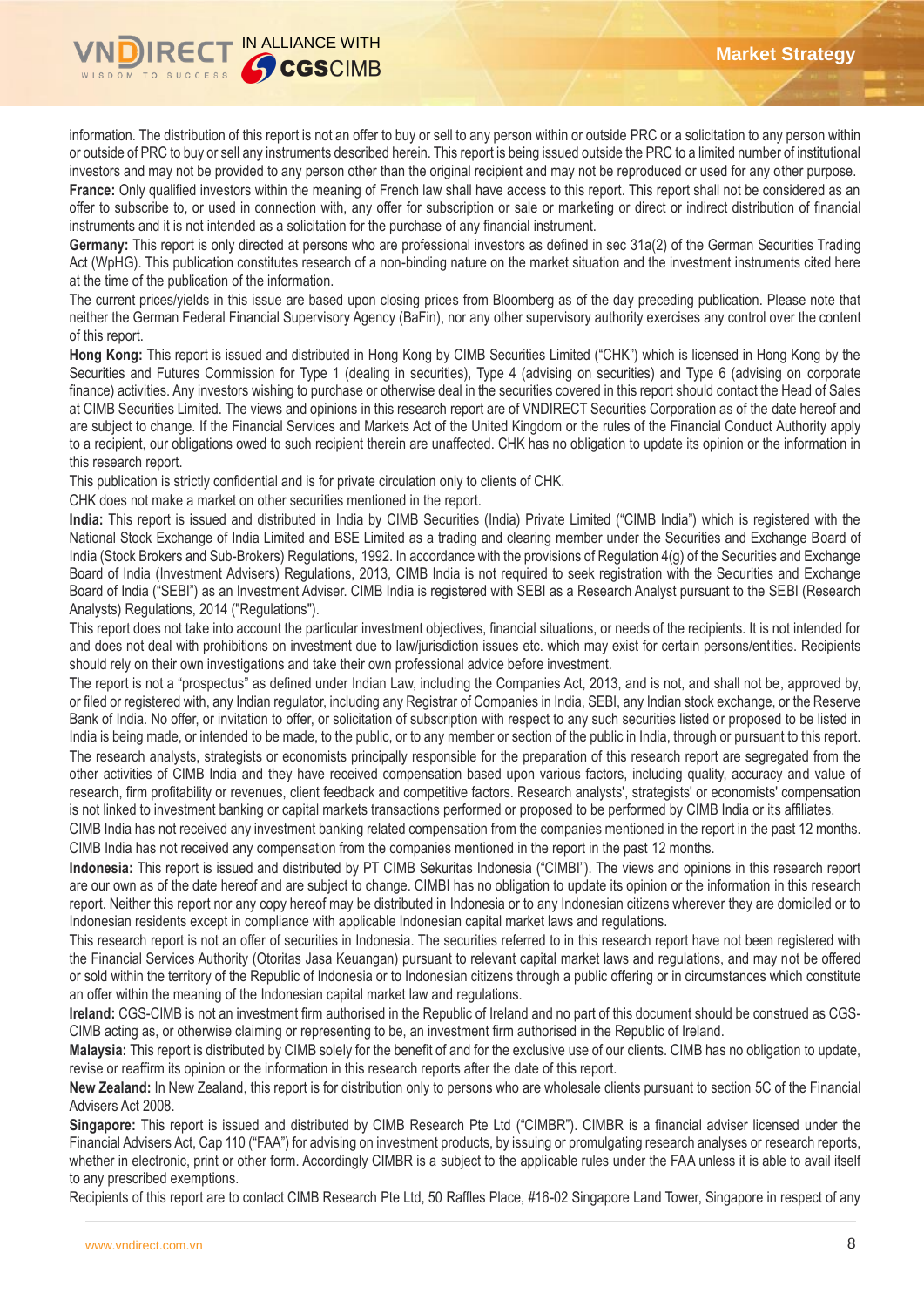

matters arising from, or in connection with this report. CIMBR has no obligation to update its opinion or the information in this research report. This publication is strictly confidential and is for private circulation only. If you have not been sent this report by CIMBR directly, you may not rely, use or disclose to anyone else this report or its contents.

If the recipient of this research report is not an accredited investor, expert investor or institutional investor, CIMBR accepts legal responsibility for the contents of the report without any disclaimer limiting or otherwise curtailing such legal responsibility. If the recipient is an accredited investor, expert investor or institutional investor, the recipient is deemed to acknowledge that CIMBR is exempt from certain requirements under the FAA and its attendant regulations, and as such, is exempt from complying with the following :

(a) Section 25 of the FAA (obligation to disclose product information);

(b) Section 27 (duty not to make recommendation with respect to any investment product without having a reasonable basis where you may be reasonably expected to rely on the recommendation) of the FAA;

(c) MAS Notice on Information to Clients and Product Information Disclosure [Notice No. FAA-N03];

(d) MAS Notice on Recommendation on Investment Products [Notice No. FAA-N16];

(e) Section 36 (obligation on disclosure of interest in securities), and

(f) any other laws, regulations, notices, directive, guidelines, circulars and practice notes which are relates to the above, to the extent permitted by applicable laws, as may be amended from time to time, and any other laws, regulations, notices, directive, guidelines, circulars, and practice notes as we may notify you from time to time. In addition, the recipient who is an accredited investor, expert investor or institutional investor acknowledges that a CIMBR is exempt from Section 27 of the FAA, the recipient will also not be able to file a civil claim against CIMBR for any loss or damage arising from the recipient's reliance on any recommendation made by CIMBR which would otherwise be a right that is available to the recipient under Section 27 of the FAA, the recipient will also not be able to file a civil claim against CIMBR for any loss or damage arising from the recipient's reliance on any recommendation made by CIMBR which would otherwise be a right that is available to the recipient under Section 27 of the FAA.

CIMBR, its affiliates and related corporations, their directors, associates, connected parties and/or employees may own or have positions in securities of the company(ies) covered in this research report or any securities related thereto and may from time to time add to or dispose of, or may be materially interested in, any such securities. Further, CIMBR, its affiliates and its related corporations do and seek to do business with the company(ies) covered in this research report and may from time to time act as market maker or have assumed an underwriting commitment in securities of such company(ies), may sell them to or buy them from customers on a principal basis and may also perform or seek to perform significant investment banking, advisory, underwriting or placement services for or relating to such company(ies) as well as solicit such investment, advisory or other services from any entity mentioned in this report.

As of 26 March 2018,, CIMBR does not have a proprietary position in the recommended securities in this report.

CIMBR does not make a market on the securities mentioned in the report.

**South Korea:** This report is issued and distributed in South Korea by CIMB Securities Limited, Korea Branch ("CIMB Korea") which is licensed as a cash equity broker, and regulated by the Financial Services Commission and Financial Supervisory Service of Korea. In South Korea, this report is for distribution only to professional investors under Article 9(5) of the Financial Investment Services and Capital Market Act of Korea ("FSCMA").

**Spain:** This document is a research report and it is addressed to institutional investors only. The research report is of a general nature and not personalised and does not constitute investment advice so, as the case may be, the recipient must seek proper advice before adopting any investment decision. This document does not constitute a public offering of securities.

CGS-CIMB is not registered with the Spanish Comision Nacional del Mercado de Valores to provide investment services.

**Sweden:** This report contains only marketing information and has not been approved by the Swedish Financial Supervisory Authority. The distribution of this report is not an offer to sell to any person in Sweden or a solicitation to any person in Sweden to buy any instruments described herein and may not be forwarded to the public in Sweden.

**Switzerland:** This report has not been prepared in accordance with the recognized self-regulatory minimal standards for research reports of banks issued by the Swiss Bankers' Association (Directives on the Independence of Financial Research).

Thailand: This report is issued and distributed by CIMB Securities (Thailand) Co. Ltd. ("CIMBT") based upon sources believed to be reliable (but their accuracy, completeness or correctness is not guaranteed). The statements or expressions of opinion herein were arrived at after due and careful consideration for use as information for investment. Such opinions are subject to change without notice and CIMBT has no obligation to update its opinion or the information in this research report.

CIMBT may act or acts as Market Maker, and issuer and offerer of Derivative Warrants and Structured Note which may have the following securities as its underlying securities. Investors should carefully read and study the details of the derivative warrants in the prospectus before making investment decisions.

AAV, ADVANC, AMATA, ANAN, AOT, AP, BA, BANPU, BBL, BCH, BCP, BCPG, BDMS, BEAUTY, BEC, BEM, BJC, BH, BIG, BLA, BLAND, BPP, BTS, CBG, CENTEL, CHG, CK, CKP, COM7, CPALL, CPF, CPN, DELTA, DTAC, EA, EGCO, EPG, GFPT, GLOBAL, GLOW, GPSC, GUNKUL, HMPRO, INTUCH, IRPC, ITD, IVL, KBANK, KCE, KKP, KTB, KTC, LH, LHBANK, LPN, MAJOR, MALEE, MEGA, MINT, MONO, MTLS, PLANB, PSH, PTL, PTG, PTT, PTTEP, PTTGC, QH, RATCH, ROBINS, S, SAWAD, SCB, SCC, SCCC, SIRI, SPALI, SPRC, STEC, STPI, SUPER, TASCO, TCAP, THAI, THANI, THCOM, TISCO, TKN, TMB, TOP, TPIPL, TRUE, TTA, TU, TVO, UNIQ, VGI, WHA, WORK.

#### **Corporate Governance Report:**

The disclosure of the survey result of the Thai Institute of Directors Association ("IOD") regarding corporate governance is made pursuant to the policy of the Office of the Securities and Exchange Commission. The survey of the IOD is based on the information of a company listed on the Stock Exchange of Thailand and the Market for Alternative Investment disclosed to the public and able to be accessed by a general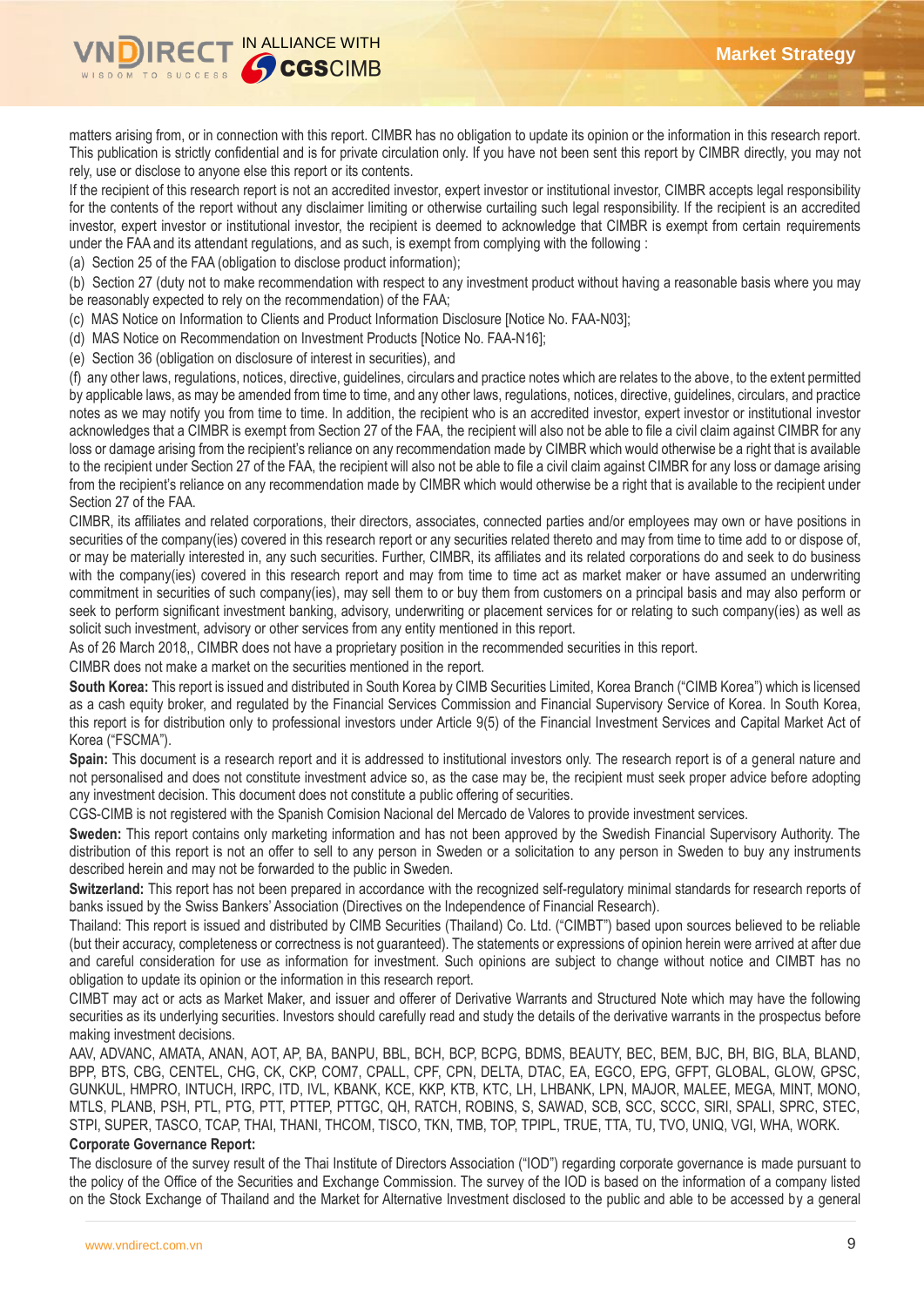

public investor. The result, therefore, is from the perspective of a third party. It is not an evaluation of operation and is not based on inside information.

The survey result is as of the date appearing in the Corporate Governance Report of Thai Listed Companies. As a result, the survey result may be changed after that date. CIMBT does not confirm nor certify the accuracy of such survey result.

| <b>Score Range:</b> | 100<br>90 | $\circ$<br>80<br>οz | 70<br>$\overline{\phantom{a}}$ | $\overline{\phantom{a}}$<br>$\overline{\phantom{a}}$<br>Below<br>/U or | No<br>Result<br>Survey |
|---------------------|-----------|---------------------|--------------------------------|------------------------------------------------------------------------|------------------------|
| Description:        | xcellent: | Good<br>ver         | 000ن                           | N/A                                                                    |                        |

**United Arab Emirates:** The distributor of this report has not been approved or licensed by the UAE Central Bank or any other relevant licensing authorities or governmental agencies in the United Arab Emirates. This report is strictly private and confidential and has not been reviewed by, deposited or registered with UAE Central Bank or any other licensing authority or governmental agencies in the United Arab Emirates. This report is being issued outside the United Arab Emirates to a limited number of institutional investors and must not be provided to any person other than the original recipient and may not be reproduced or used for any other purpose. Further, the information contained in this report is not intended to lead to the sale of investments under any subscription agreement or the conclusion of any other contract of whatsoever nature within the territory of the United Arab Emirates.

**United Kingdom and European Economic Area (EEA):** In the United Kingdom and European Economic Area, this material is also being distributed by CIMB Securities (UK) Limited ("CIMB UK"). CIMB UK is authorized and regulated by the Financial Conduct Authority and its registered office is at 27 Knightsbridge, London, SW1X7YB. The material distributed by CIMB UK has been prepared in accordance with CGS-CIMB's policies for managing conflicts of interest arising as a result of publication and distribution of this material. This material is for distribution only to, and is solely directed at, selected persons on the basis that those persons: (a) are eligible counterparties and professional clients of CIMB UK; (b) have professional experience in matters relating to investments falling within Article 19(5) of the Financial Services and Markets Act 2000 (Financial Promotion) Order 2005 (as amended, the "Order"), (c) fall within Article 49(2)(a) to (d) ("high net worth companies, unincorporated associations etc") of the Order; (d) are outside the United Kingdom subject to relevant regulation in each jurisdiction, material(all such persons together being referred to as "relevant persons"). This material is directed only at relevant persons and must not be acted on or relied on by persons who are not relevant persons. Any investment or investment activity to which this material relates is available only to relevant persons and will be engaged in only with relevant persons.

Where this material is labelled as non-independent, it does not provide an impartial or objective assessment of the subject matter and does not constitute independent "research" (cannot remove research from here under the applicable rules of the Financial Conduct Authority in the UK. Consequently, any such non-independent material will not have been prepared in accordance with legal requirements designed to promote the independence of research (cannot remove research from here) and will not subject to any prohibition on dealing ahead of the dissemination of research. Any such non-independent material must be considered as a marketing communication.

**United States:** This research report is distributed in the United States of America by CIMB Securities (USA) Inc, a U.S. registered brokerdealer and a related company of CIMB Research Pte Ltd, PT CIMB Sekuritas Indonesia, CIMB Securities (Thailand) Co. Ltd, CIMB Securities Limited, CIMB Securities (India) Private Limited, and is distributed solely to persons who qualify as "U.S. Institutional Investors" as defined in Rule 15a-6 under the Securities and Exchange Act of 1934. This communication is only for Institutional Investors whose ordinary business activities involve investing in shares, bonds, and associated securities and/or derivative securities and who have professional experience in such investments. Any person who is not a U.S. Institutional Investor or Major Institutional Investor must not rely on this communication. The delivery of this research report to any person in the United States of America is not a recommendation to effect any transactions in the securities discussed herein, or an endorsement of any opinion expressed herein. CIMB Securities (USA) Inc, is a FINRA/SIPC member and takes responsibility for the content of this report. For further information or to place an order in any of the above-mentioned securities please contact a registered representative of CIMB Securities (USA) Inc.

CIMB Securities (USA) Inc. does not make a market on other securities mentioned in the report.

CIMB Securities (USA) Inc. has not managed or co-managed a public offering of any of the securities mentioned in the past 12 months.

CIMB Securities (USA) Inc. has not received compensation for investment banking services from any of the company mentioned in the past 12 months.

CIMB Securities (USA) Inc. neither expects to receive nor intends to seek compensation for investment banking services from any of the company mentioned within the next 3 months.

**Other jurisdictions:** In any other jurisdictions, except if otherwise restricted by laws or regulations, this report is only for distribution to professional, institutional or sophisticated investors as defined in the laws and regulations of such jurisdictions.